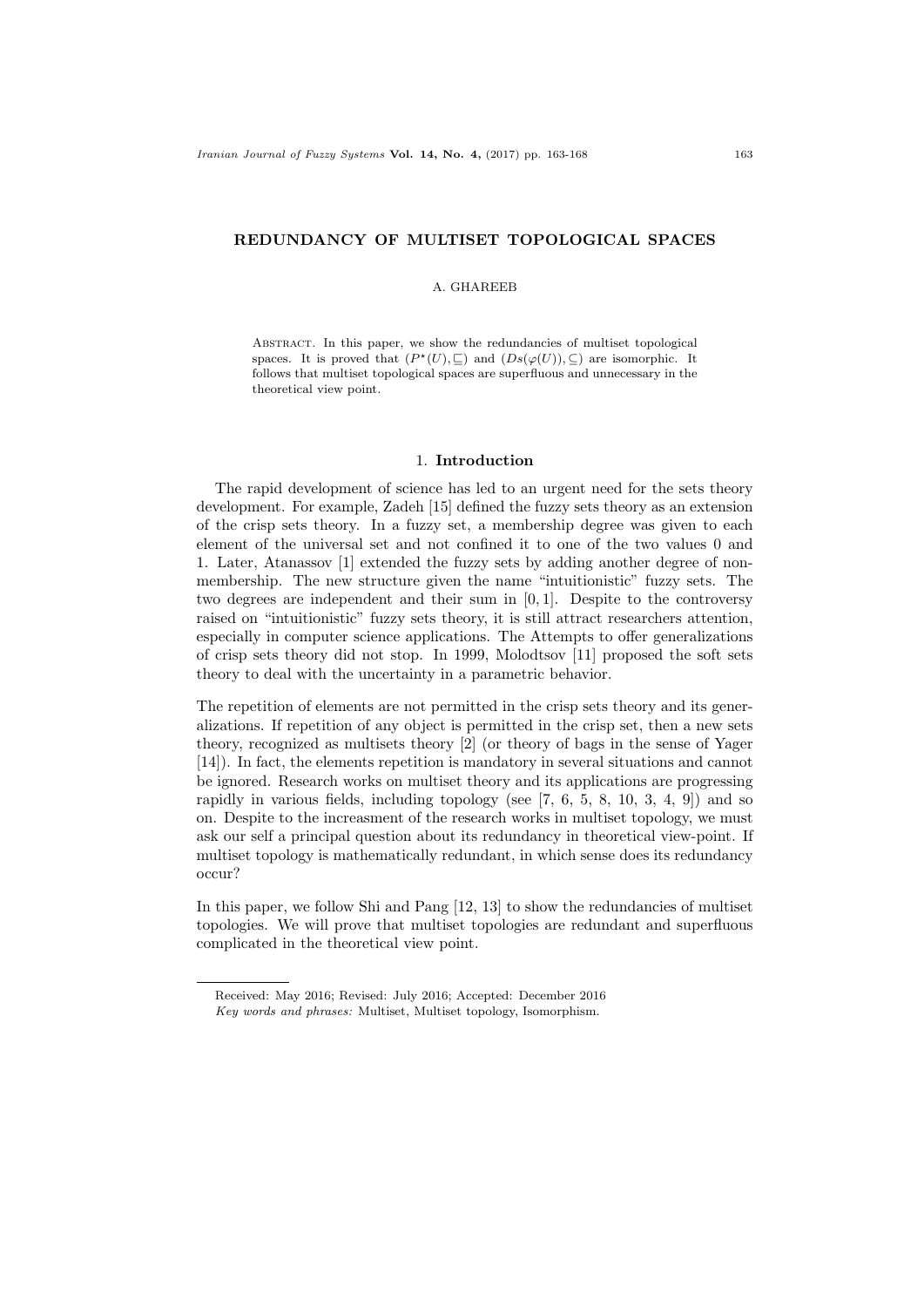164 A. Ghareeb

## 2. Preliminaries

Throughout this section, a concise survey of the notions of multisets and multiset topology are introduced. We refer to [7, 6, 5, 10] for more details.

**Definition 2.1.** [7] Let X be a crisp set. A multiset (briefly, an mset) U defined on X is a function  $C_U : X \longrightarrow \mathbb{N}$ , where  $\mathbb{N} = \{0\} \cup \mathbb{Z}^+$  and  $\mathbb{Z}^+$  denotes the positive integers.

The value  $C_U(x)$  represents the repetition of x in U. An mset U defined on X =  ${x_1, x_2, x_3, ..., x_n}$  can be presented by

$$
U = \{k_1/x_1, k_2/x_2, k_3/x_3, \ldots, k_n/x_n\},\
$$

where  $k_i$  is the occurrences of  $x_i$  in the mset U and  $i = 1, 2, 3, ..., n$ . Nevertheless, the element  $x \in X$  will have  $C_U(x) = 0$  if it is not belonged to the mset U. If U is an mset with element x repeating l-times, then it is denotes by  $x \in U$  and the negation of this statement is denoted by  $x \notin U$ .  $[U]_x$  denoted that x belongs to U with neglecting to mention the occurrences of  $x$  in  $U$ . The set  $X$  of all elements which constructs the msets is called a domain set. By  $[X]^w$ , we denote the mset space, i.e., the family of all msets defined on  $X$  provided that the repetition of any element in the mset does not exceed w-times, where  $w \in \mathbb{N}$ .

For any mset U defined on the domain set X, the support set  $U^*$  of U is a subset of X such that  $U^* = \{x \in X : C_U(x) > 0\}$ . The cardinality of  $U$ (denoted by  $|U|$ ) is given by

$$
|U| = \sum_{x \in X} C_U(x).
$$

 $|[U]_x|$  denotes the cardinality of an element x in U.

**Definition 2.2.** [7] For any two msets U and V defined on a domain set X, we have the following operations:

- (1)  $U = V$  if  $C_U(x) = C_V(x)$  for each  $x \in X$ .
- (2)  $U \sqsubseteq V$  if  $C_U(x) \leq C_V(x)$  for each  $x \in X$ .
- (3)  $W = U \sqcup V$  if  $C_W(x) = \max\{C_U(x), C_V(x)\}\$ for each  $x \in X$ .
- (4)  $W = U \sqcap V$  if  $C_W(x) = \min\{C_U(x), C_V(x)\}\$ for each  $x \in X$ .
- (5)  $W = U \oplus V$  if  $C_W(x) = C_U(x) + C_V(x)$  for each  $x \in X$ .
- (6)  $W = U \oplus V$  if  $C_W(x) = \max\{C_U(x) C_V(x), 0\}$  for each  $x \in X$ .

The operations  $\oplus$  and  $\ominus$  are addition and subtraction of msets, respectively.

**Theorem 2.3.** Binary msets relation  $\subseteq$  is in accordance with  $\sqcup$  and  $\sqcap$ , i.e.,  $\subseteq$ ,  $\sqcup$ and  $\sqcap$  satisfy the connecting lemma, i.e., for each  $M \in [X]^w$ , and  $U, V \in P^*(M)$ , then the following statements are equivalent:

- $(1)$   $U \sqsubseteq V$ .
- (2)  $U \sqcup V = V$ .

$$
(3) U \sqcap V = U.
$$

*Proof.* Straightforward. □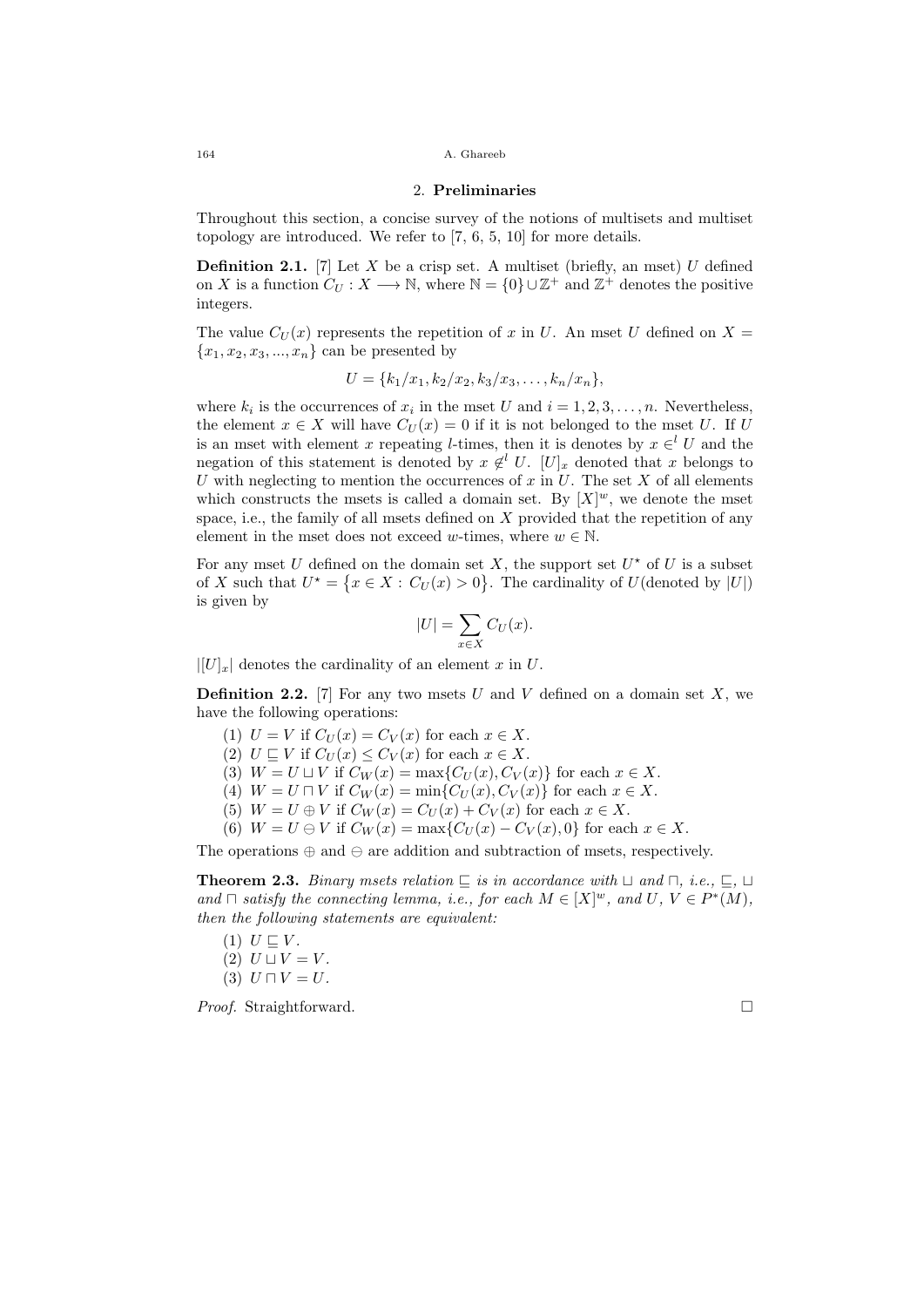**Definition 2.4.** [7] For every  $U \in [X]^w$ , the mset  $U^{\Delta} \in [X]^w$  is the complement of U where  $C_{U^{\Delta}}(x) = w - C_{U}(x)$  for each  $x \in X$ .

**Definition 2.5.** [7] A submset  $V$  of  $U$  is called:

- (1) a whole submset of U if and only if  $C_U(x) = C_V(x)$  for all  $x \in V^*$ .
- (2) a partial whole submset of U if and only if there exists  $x \in V^*$  such that  $C_U(x) = C_V(x)$ .
- (3) a full submset of U if and only if  $U^* = V^*$  and  $C_V(x) \leq C_U(x)$  for all  $x \in V^*$ .

It is clear that  $\emptyset$  could be a whole submset of each mset however it does not achieve both of the other two types in the case of mset is nonempty.

**Definition 2.6.** [7] Let  $U \in [X]^w$ . Then:

- (1) The power whole mset  $PW(U)$  of U is the family of each whole submsets of U and its cardinality is  $2^{\alpha}$ , where  $\alpha$  is the cardinality of  $U^*$ .
- (2) The power full mset  $PF(U)$  of U is the family of each full submsets of U.
- (3) The power mset  $P(U)$  of U is the family of all submsets of U. In the case of  $V = \emptyset$ , we have  $V \in^1 P(U)$ , otherwise  $V \in^{\alpha} P(U)$  such that

$$
\alpha = \prod_x \left( \begin{array}{c} |[U]_x| \\ |[V]_x| \end{array} \right)
$$

the product  $\prod_x$  is token over the distinct elements x of V,  $|[U]_x| = n$  if and only if  $x \in U$ , and  $|[V]_x] = r$  if and only if  $x \in V$ , then

$$
\left(\begin{array}{c} |[U]_x| \\ |[V]_x| \end{array}\right) = \left(\begin{array}{c} n \\ r \end{array}\right) = \frac{n!}{r!(n-r)!}.
$$

We will use  $P^*(U)$  to denote the support set of  $P(U)$ .

**Definition 2.7.** [7] Let  $U, U_1, U_2 \in [X]^w$ . The Cartesian product of  $U_1$  and  $U_2$  is given by

$$
U_1 \times U_2 = \left\{ (k_1/x, k_2/y)/k_1 k_2 : x \in k_1 U_1, y \in k_2 U_2 \right\}.
$$

A submset R of  $U \times U$  is called an mset relation on U if each element  $(k_1/x, k_2/y)$ of the submset R has a count as the product of  $C_1(x, y)$  and  $C_2(x, y)$ . We say  $k_1/x$ is related to  $k_2/y$ . An msets relation R on U is called:

- (1) reflexive if  $k_1/x \, R \, k_1/x$  for each  $x \in k_1 U$ .
- (2) symmetric if  $k_1/x \, R \, k_2/y$  implies  $k_2/y \, R \, k_1/x$ .
- (3) transitive if  $k_1/x \, R \, k_2/y$ ,  $k_2/y \, R \, k_3/z$ , then  $k_1/x \, R \, k_3/z$ .

An mset relation is said to be equivalence provided that it is reflexive, symmetric, and also transitive.

**Definition 2.8.** [7] An mset relation  $f$  is called an mset function if for every element  $k_1/x$  in domain of f, there is exactly one  $k_2/y$  in range of f provided that  $(k_1/x, k_2/y)$  has pair occurring in f equal to the value of the product  $C_1(x, y)$ .  $C_2(x, y)$ .

Let  $\{U_1, U_2, U_3, \ldots, U_n\}$  be a family of msets defined on  $[X]^w$ . Then we have the following operations [7]: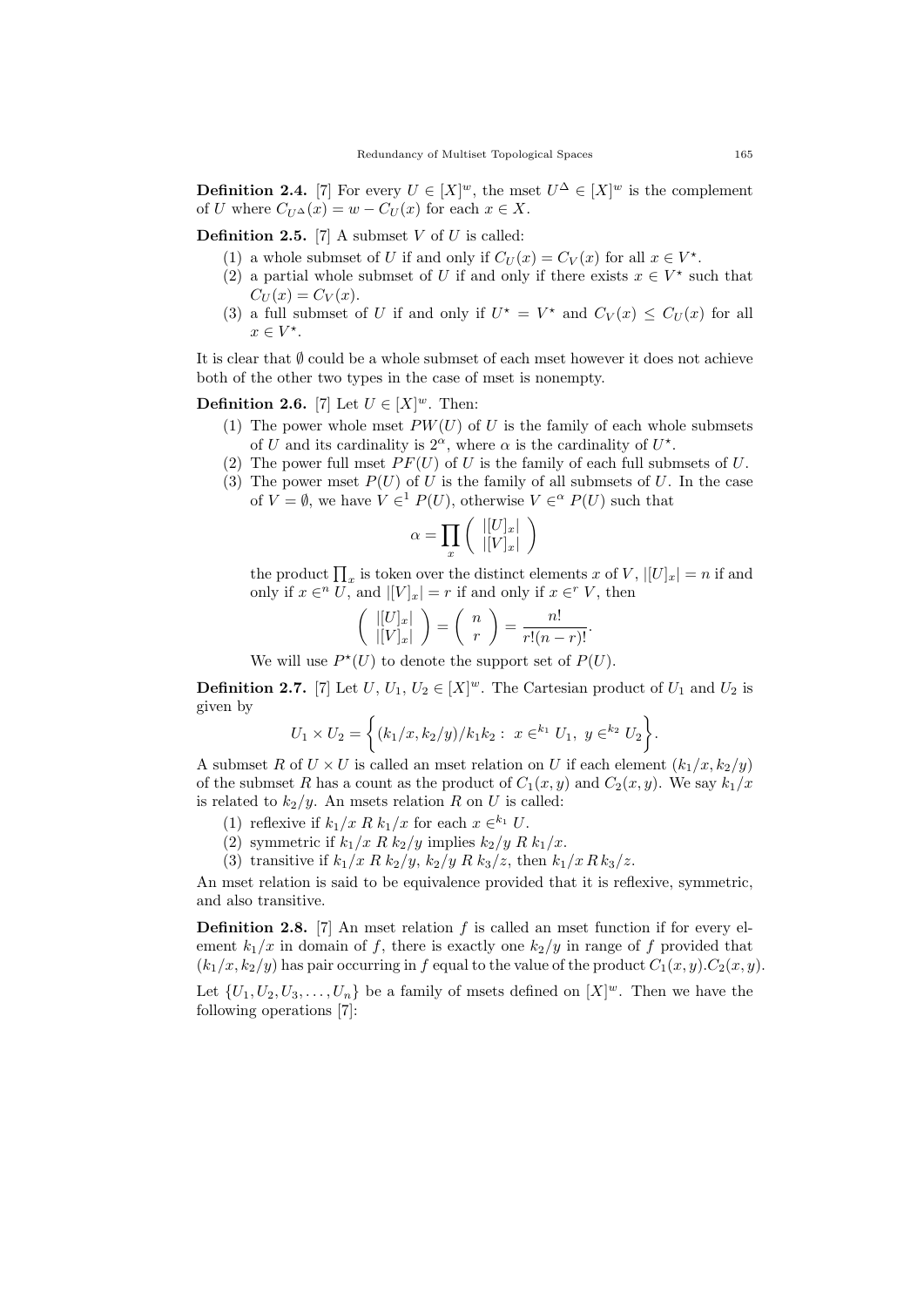166 A. Ghareeb

(1) The msets union

$$
\bigsqcup_{i \in I} U_i = \bigg\{ C_{\bigsqcup_{i \in I} U_i}(x)/x : C_{\bigsqcup_{i \in I} U_i}(x) = \max \{ C_{U_i}(x) \} \bigg\}.
$$

(2) The msets intersection

$$
\prod_{i \in I} U_i = \left\{ C_{\prod_{i \in I} U_i}(x)/x : C_{\prod_{i \in I} U_i}(x) = \min\{C_{U_i}(x)\} \right\}.
$$

(3) The mset complement

$$
\begin{array}{rcl} U^{\Delta} & = & \mathbb{Z} - U \\ & = & \left\{ C_{U^{\Delta}}(x)/x : C_{M^{\Delta}}(x) = C_{\mathbb{Z}}(x) - C_{U}(x), \quad \text{for all } x \in X \right\}. \end{array}
$$

It is evident that every nonempty set of real numbers that has an upper bound has a supremum and that have a lower bound has an infimum. Therefore, the arbitrary union and intersection defined above are closed under the collection  ${U_i}_{i \in I}$ , since the collection  $\{U_i\}_{i\in I}$  drawn from  $[X]^w$  contains elements with finite cardinality and multiplicity of each element  $x \in U_i^*$  is always less than or equal to w.

**Definition 2.9.** [7] Let  $U \in [X]^w$  and  $\tau \subseteq P^*(U)$ . Then  $\tau$  is called a multiset topology (briefly, m-topology) of U if  $\tau$  satisfies the following properties:

- (1) the mset U and the empty mset  $\emptyset$  are in  $\tau$ .
- (2) the mset union of the elements of any subcollection of  $\tau$  is in  $\tau$ .

(3) the mset intersection of the elements of any finite subcollection of  $\tau$  is in  $\tau$ . The pair  $(U, \tau)$  is called a multiset topological space. A submset V of m-topological space  $(U, \tau)$  is said to be closed mset iff  $U \oplus V$  is open mset.

# 3. Main Results

It is clear that  $\subseteq$  is a partial order on  $P^{\star}(U)$ , i.e.,  $(P^{\star}(U), \subseteq)$  is a poset. Moreover, by using Theorem 2.3, we conclude that  $(P^*(U), \subseteq)$  is a lattice, where  $U \in [X]^w$ , the supremum  $\bigvee = \bigcup$ , and the infimum  $\bigwedge = \bigcap$ .

**Theorem 3.1.** For an mset U in  $[X]^w$ ,  $(P^*(U), \subseteq)$  is a complete Lattice.

*Proof.* Straightforward. □

**Lemma 3.2.** Let U be an mset in  $[X]^w$ . Define  $\varphi(U)$  as following.

$$
\varphi(U) = \bigcup_{x \in U^*} \{x\} \times \{n \in \mathbb{N} : 0 < n \le C_U(x)\}.
$$

Then  $(y, n) \in \varphi(U)$  if and only if  $0 < n \leq C_U(y)$ .

*Proof.* Straightforward. □

Let U be an mset in  $[X]^\omega$ . For arbitrary  $(x, n)$ ,  $(y, m) \in \varphi(U)$ , denote  $(x, n) \leq$  $(y, m)$  if  $x = y$  and  $n \leq m$ . Thus " $\leq$ " is a partial order of  $\varphi(U)$  and the family of all down sets is denoted by  $Ds(\varphi(U))$ . It is easily to verify that  $(Ds(\varphi(U)), \bigcap, \bigcup)$ is a complete lattice, where " $\bigcap$ " and " $\bigcup$ " are ordinary operators of sets.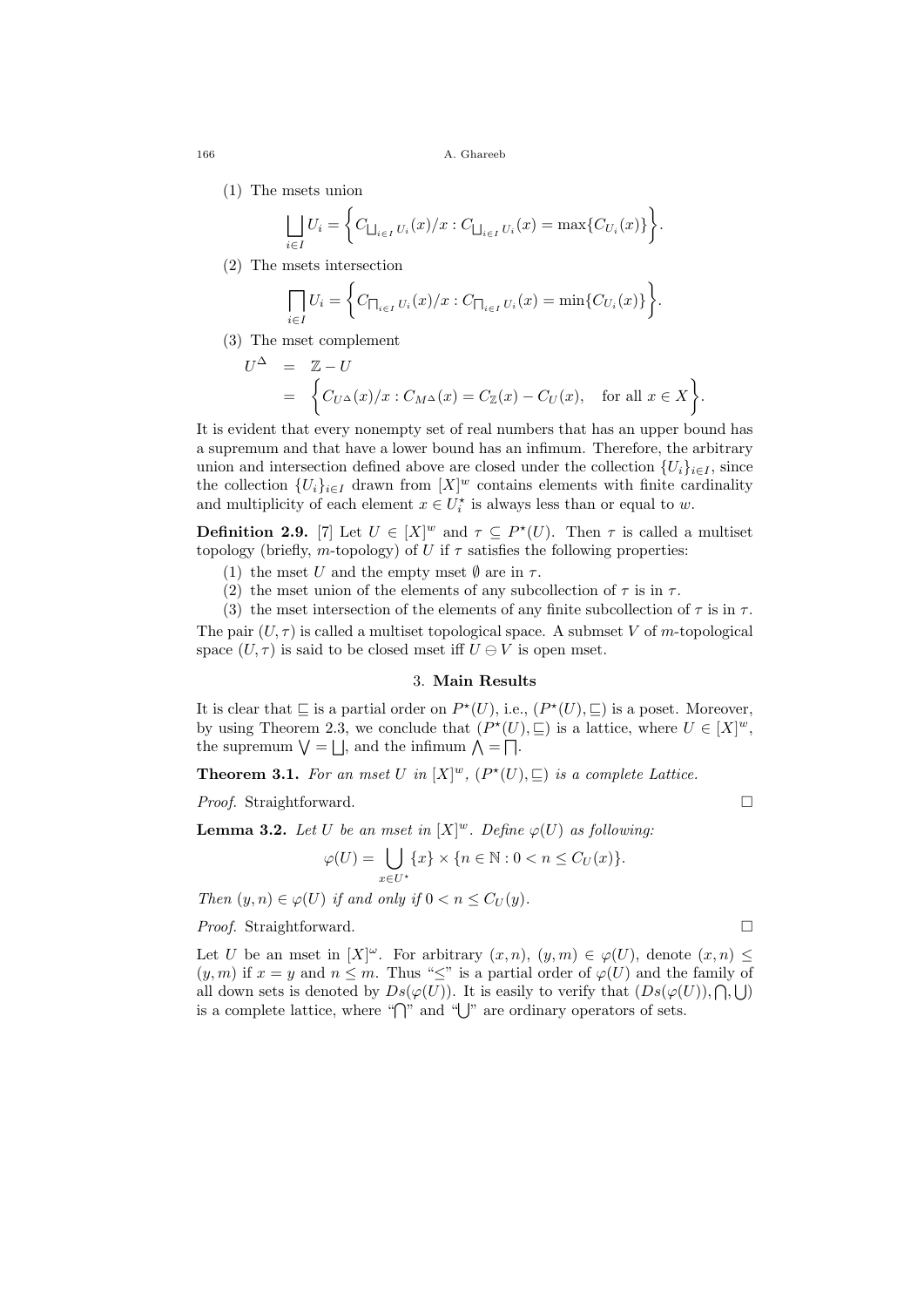In the following theorems, we will consider the restriction function  $\varphi|_{P^{\star}(U)} : P^{\star}(U)$  $\longrightarrow Ds(\varphi(U))$ . For convenience, we will use  $\varphi$  instead of  $\varphi|_{P^*(U)}$ .

**Theorem 3.3.** Let U be an mset in  $[X]^\omega$ . Then

$$
\varphi:(P^{\star}(U), \bigsqcup) \longrightarrow (Ds(\varphi(U)), \bigcap, \bigcup)
$$

is an isomorphism.

*Proof.* It is easy to verify that  $\varphi(V) \in Ds(\varphi(U))$  for arbitrary  $V \in P^*(U)$  and  $\varphi$  is a bijection.

Let *J* be an index set and  $V_j \in P^*(U)$  for arbitrary  $j \in J$ . Then:

$$
(x, n) \in \varphi \left( \bigsqcup_{j \in J} V_j \right) \quad \Leftrightarrow \quad x \in \left( \bigsqcup_{j \in J} V_j \right)^\star \quad \text{and} \quad C_{\left( \bigsqcup_{j \in J} V_j \right)}(x) \ge n > 0
$$
  

$$
\Leftrightarrow \exists j_0 \in J \text{ such that } x \in (V_{j_0})^\star \text{ and } C_{V_{j_0}}(x) \ge n > 0
$$
  

$$
\Leftrightarrow \exists j_0 \in J \text{ such that } (x, n) \in \varphi(V_{j_0})
$$
  

$$
\Leftrightarrow (x, n) \in \bigcup_{j \in J} \varphi(V_j).
$$

So,  $\varphi\left(\bigsqcup_{j\in J}V_j\right)=\bigcup_{j\in J}\varphi(V_j).$  Similarly, we can prove  $\varphi\left(\bigcap_{j\in J}V_j\right)=\bigcap_{j\in J}\varphi(V_j).$ Thus  $\varphi: (P^{\star}(\tilde{U}), \Box, \Box) \longrightarrow (Ds(\varphi(U)), \Box, \Box)$  is an isomorphism.

**Corollary 3.4.** Let U be an mset in  $[X]^\omega$  and  $\tau \subseteq P^{\star}(U)$ . Then  $(U, \tau)$  is a multiset topological space if and only if  $(\varphi(U), \varphi^{\rightarrow}(\tau))$  is a general topological space, where  $\varphi^{\rightarrow}(\tau) = {\varphi(V) : V \in \tau}.$ 

**Corollary 3.5.** Let U be an mset in  $[X]^\omega$  and  $\tau \subseteq Ds(\varphi(U))$ . Then  $(\varphi(U), \tau)$  is a general topological space if and only if  $(U, \varphi^{\leftarrow}(\tau))$  is a multiset topological space, where  $\varphi^{\leftarrow}(\tau) = {\varphi^{-1}(V) : V \in \tau}.$ 

The previous theorem and its corollaries lead us to the following main consequence:

**Claim.** The multiset topology defined on  $U$  is equivalent to the general topology defined on the family of all down sets  $Ds(\varphi(U))$ . Subsequently, all claims around general topology can be acclimatized to preclude any possible scheme based on multiset topology.

## 4. Conclusion

The rapid development of set theory has led to the emergence of many kinds of topologies which has been considered as a generalization of the general topology. Some of them may still be considered as a generalization of general topology and the others are redundant and unnecessary complicated in the theoretical sense. In this paper, we concluded that multiset topology is exactly a special subcase of general topology. Thus there is no benefit from continuing to study the theoretical aspects of multiset topology. Applied researchers also are advised to take caution when applying the multisets theory.